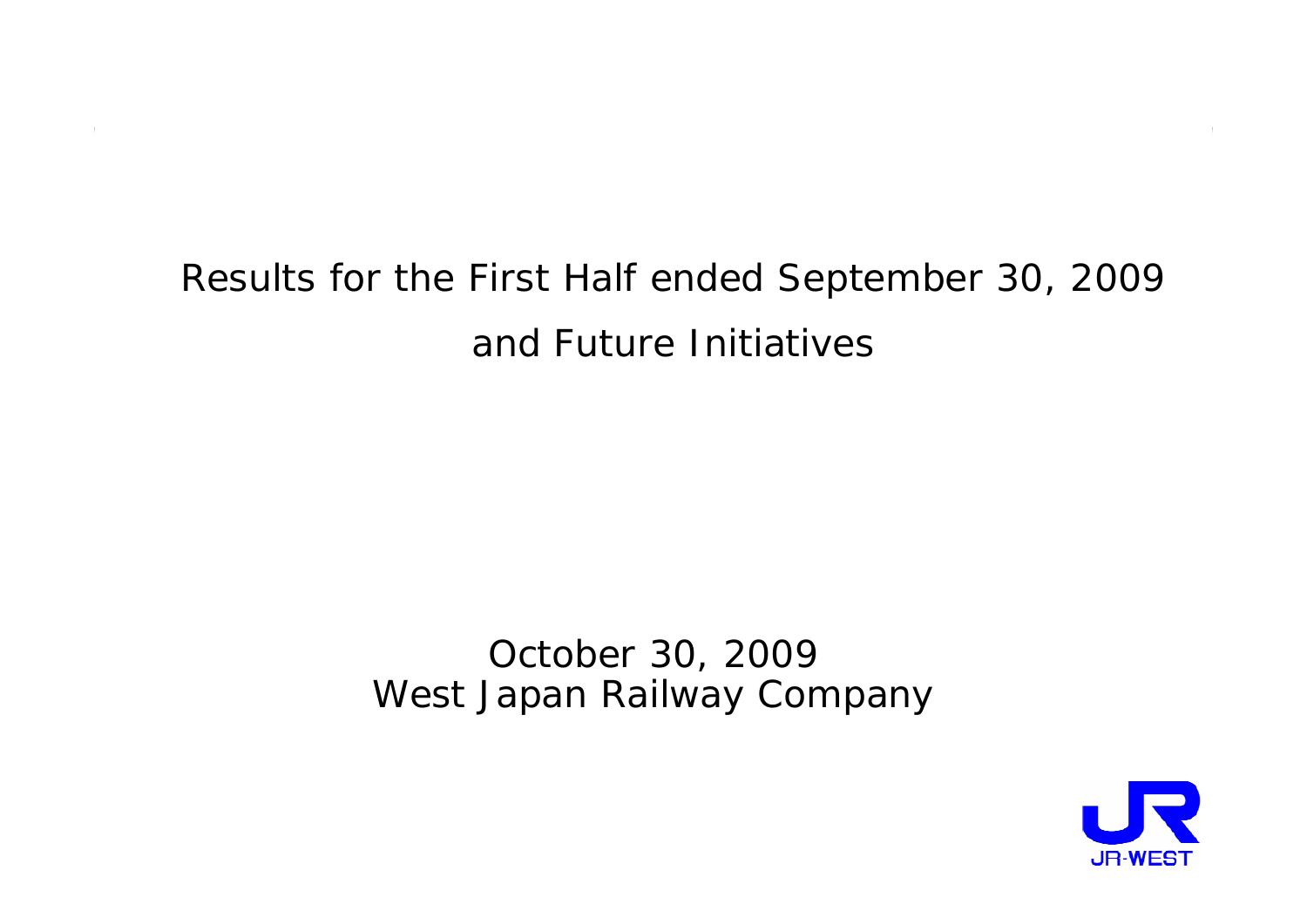# 1. Financial Highlights

## Consolidated Financial Results

(Unit:Billion Yen)

|                           | The first half ended | The first half ended | YOY<br>Increase/(Decrease) |        |  |
|---------------------------|----------------------|----------------------|----------------------------|--------|--|
|                           | Sep. 30, 2008        | Sep. 30, 2009        | Amount                     | %      |  |
| <b>Operating Revenues</b> | 634.9                | 591.0                | (43.9)                     | (6.9)  |  |
| <b>Operating Expenses</b> | 562.0                | 547.1                | (14.9)                     | (2.7)  |  |
| Operating Income          | 72.8                 | 43.8                 | (28.9)                     | (39.8) |  |
| Recurring Profit          | 57.0                 | 27.5                 | (29.4)                     | (51.6) |  |
| Net Income                | 33.3                 | 17.1                 | (16.2)                     | (48.7) |  |

Operating revenues are the revenues from third parties (=customers).

### Figures in bracket () are negative values.

## Financial Results by Business Segment

|                  |                                       |                      |                      |                            | (Unit: Billion Yen) |                                                         |
|------------------|---------------------------------------|----------------------|----------------------|----------------------------|---------------------|---------------------------------------------------------|
|                  |                                       | The first half ended | The first half ended | YOY<br>Increase/(Decrease) |                     |                                                         |
|                  |                                       | Sep. 30, 2008        | Sep. 30, 2009        | Amount                     | %                   |                                                         |
| Transportation   | Operating Revenues                    | 433.2                | 400.8                | (32.4)                     | (7.5)               | Decrease in transportation revenues (¥31.8 billion YOY) |
|                  | Operating Income                      | 58.6                 | 31.8                 | (26.7)                     | (45.6)              |                                                         |
|                  | Sales of goods and Operating Revenues | 107.8                | 100.6                | (7.2)                      | (6.7                | Decrease in revenues of Sales of goods and food         |
| food services    | Operating Income                      | 3.0                  | .4                   | (1.5)                      | (51.0)              | services and JR Kyoto Isetan Department Store           |
| Real estate      | Operating Revenues                    | 34.0                 | 36.5                 | 2.5                        | 7.4                 | Increase in sales of condominiums                       |
|                  | Operating Income                      | 11.6                 | 11.7                 | 0.0                        | 0.5                 |                                                         |
| Other businesses | <b>Operating Revenues</b>             | 59.8                 | 53.0                 | (6.8)                      | (11.4)              | Decrease in revenues of Hotel business and              |
|                  | Operating Income                      | (1.0)                | (1.4)                | (0.4)                      |                     | Nippon Travel Agency                                    |

Operating revenues are the revenues from third parties (=customers).

Figures in bracket () are negative values.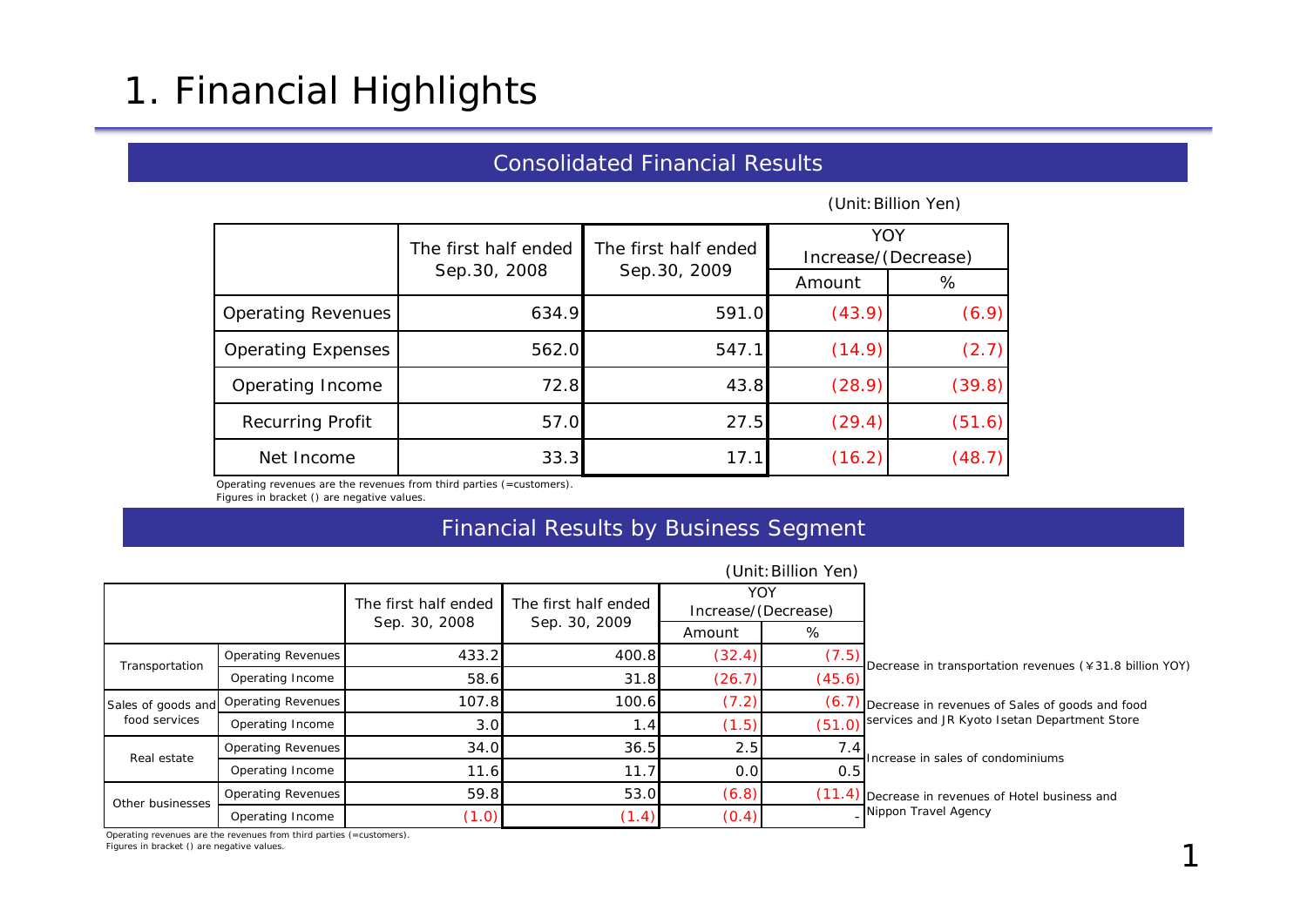# 2. Forecasts for Fiscal Year ending March 31, 2010

## Consolidated Financial Forecasts

(Unit:Billion Yen)

|                           | Result for year<br>ended March 31, | Forecast as of April<br>28, 2009 for year<br>ending March 31, | Forecast as of Oct<br>28, 2009 for year<br>ending March 31, | YOY<br>Increase/(Decrease) |        | Difference from the forecast as of April 28, 2009<br>Increase/(Decrease) |        |  |
|---------------------------|------------------------------------|---------------------------------------------------------------|-------------------------------------------------------------|----------------------------|--------|--------------------------------------------------------------------------|--------|--|
|                           | 2009                               | 2010                                                          | 2010*                                                       | Amount                     | %      | Amount                                                                   | %      |  |
| <b>Operating Revenues</b> | 1,275.3                            | 1,243.0                                                       | 1,215.0                                                     | (60.3)                     | (4.7)  | (28.0)                                                                   | (2.3)  |  |
| Operating Expenses        | 1,152.7                            | 1,163.0                                                       | 1,150.0                                                     | (2.7)                      | (0.2)  | (13.0)                                                                   | (1.1)  |  |
| Operating Income          | 122.5                              | 80.0                                                          | 65.0                                                        | (57.5)                     | (46.9) | (15.0)                                                                   | (18.8) |  |
| Recurring Profit          | 94.8                               | 51.0                                                          | 37.0                                                        | (57.8)                     | (61.0) | (14.0)                                                                   | (27.5) |  |
| Net Income                | 54.5                               | 29.0                                                          | 20.0                                                        | (34.5)                     | (63.3) | (9.0)                                                                    | (31.0) |  |

Operating revenues are the revenues from third parties (=customers). \*Forecasts have not been revised since July 29,2009.



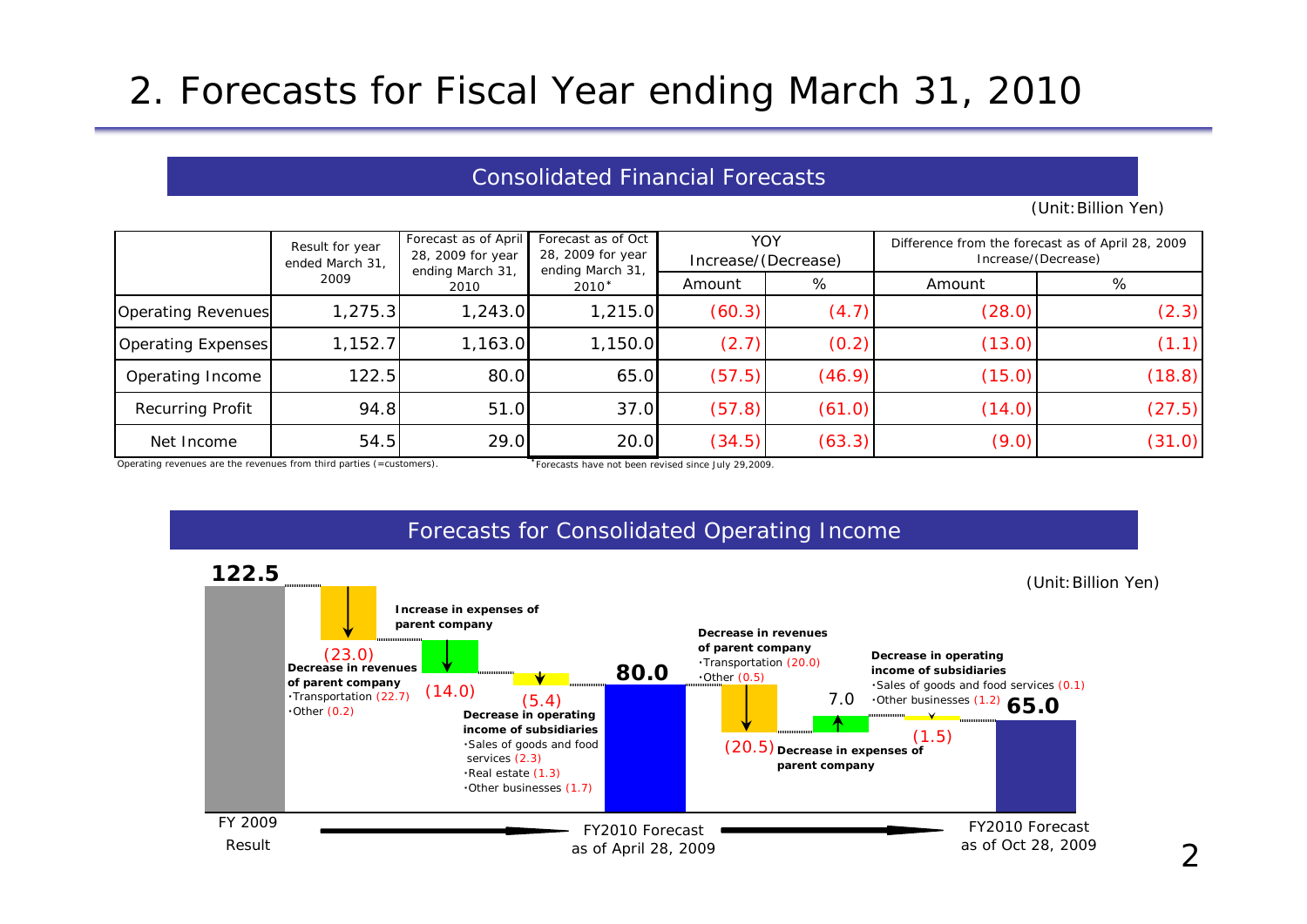3. Current Situation and Basic Policy for Future Management

| JR-West Group's Medium-Term Management Plan 2008-2012                                   |
|-----------------------------------------------------------------------------------------|
| (formulated in May, 2008)                                                               |
| ●Background of the Formulation of the Plan                                              |
| ● Cause to Pursue in the Medium and Long Terms ● Management Targets                     |
| ● Building of a Brand of Safety and Reliability                                         |
| ●Promotion of Business Strategies for Sustainable Growth                                |
| ●Building of Management Vision from a Long-Term Perspective                             |
| ● Financial Strategy and Capital Policy to Enhance Corporate Value ● Management Indices |

- Management targets and initiatives in the Medium-Term Management Plan remain unchanged. JR-West will do its utmost to take on the challenge by stepping up ingenuity and teamwork.
- Due to the scale of the present recession, the economic outlook and the influence of policy change are uncertain. Consequently, it is difficult to rationally estimate future performance at this point of time and therefore the management indices of Medium-Term Management Plan are not revised.
- Centered on the Management Improvement Headquarters, JR-West is revising operational frameworks throughout its operations to increase the organizational strength of management while maintaining and improving safety.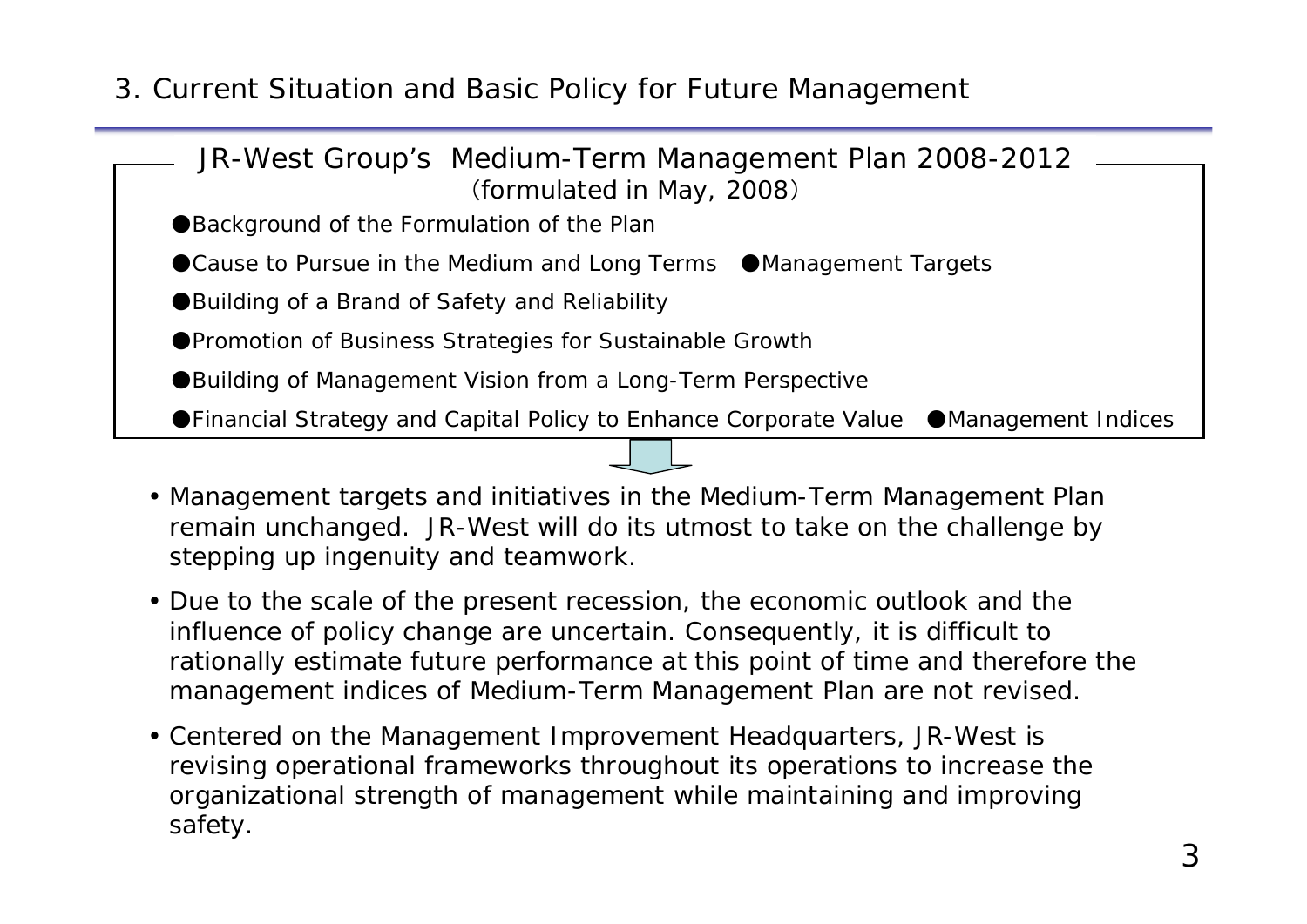(Unit:Billion Yen)

|                    |                | Results for the first half ended September 30, 2009 |                                                                                                                                                                                                               |                                                                    |                         |        | Forecasts for the second half | Forecasts for fiscal year ending March 31, 2010 <sup>*2</sup> |                |                            |                                                 |
|--------------------|----------------|-----------------------------------------------------|---------------------------------------------------------------------------------------------------------------------------------------------------------------------------------------------------------------|--------------------------------------------------------------------|-------------------------|--------|-------------------------------|---------------------------------------------------------------|----------------|----------------------------|-------------------------------------------------|
|                    | Transportation |                                                     | YOY.<br>Increase/(Decrease)                                                                                                                                                                                   |                                                                    |                         |        | YOY<br>Increase/(Decrease)    |                                                               | Transportation | YOY<br>Increase/(Decrease) | Difference from the<br>forecast as of April 28, |
|                    | revenues       | Amount                                              | %                                                                                                                                                                                                             |                                                                    | Major factors<br>Amount |        | %                             | revenues                                                      | Amount         | %                          | 2009                                            |
|                    |                |                                                     |                                                                                                                                                                                                               | Fundamentals (91.4%)                                               | (14.9)                  |        |                               |                                                               |                |                            |                                                 |
|                    |                |                                                     |                                                                                                                                                                                                               | Special factors                                                    | (1.4)                   |        |                               |                                                               |                |                            |                                                 |
|                    |                |                                                     |                                                                                                                                                                                                               | Spread of the new influenza virus                                  | (2.3)                   |        |                               |                                                               |                |                            |                                                 |
| Shinkansen         | 157.2          | (16.3)                                              | (9.4)                                                                                                                                                                                                         | Lowering of expresway tolls                                        | (2.2)                   | (4.4)  | (2.7)                         | 318.3                                                         | (20.8)         | (6.1)                      | (10.3)                                          |
|                    |                |                                                     |                                                                                                                                                                                                               | Effects of convenient holidays<br>(five-day holidays in September) | 1.2                     |        |                               |                                                               |                |                            |                                                 |
|                    |                |                                                     |                                                                                                                                                                                                               | Effects of timetable revisions                                     | 0.8                     |        |                               |                                                               |                |                            |                                                 |
|                    |                |                                                     |                                                                                                                                                                                                               | etc                                                                |                         |        |                               |                                                               |                |                            |                                                 |
|                    |                |                                                     | (7.7)<br>Fundamentals (94.9%)<br>(1.3)<br>Special factors<br>(5.9)<br>(1.3)<br>(4.6)<br>Spread of the new influenza virus<br>Effects of convenient holidays<br>0.4<br>(five-day holidays in September)<br>etc |                                                                    |                         |        |                               |                                                               |                |                            |                                                 |
| Kyoto-Osaka-       |                | (9.0)                                               |                                                                                                                                                                                                               |                                                                    |                         |        |                               |                                                               | (13.7)         | (4.6)                      |                                                 |
| Kobe Area          | 144.2          |                                                     |                                                                                                                                                                                                               |                                                                    |                         |        | (3.2)                         | 287.7                                                         |                |                            | (7.1)                                           |
| conventional       |                |                                                     |                                                                                                                                                                                                               |                                                                    |                         |        |                               |                                                               |                |                            |                                                 |
| lines              |                |                                                     |                                                                                                                                                                                                               |                                                                    |                         |        |                               |                                                               |                |                            |                                                 |
|                    |                |                                                     |                                                                                                                                                                                                               | Fundamentals (91.0%)                                               | (6.0)                   |        |                               |                                                               |                |                            |                                                 |
|                    |                |                                                     |                                                                                                                                                                                                               | Special factors                                                    | (0.1)                   |        |                               |                                                               |                |                            |                                                 |
| Other              |                |                                                     |                                                                                                                                                                                                               | Spread of the new influenza virus                                  | (0.3)                   |        |                               |                                                               |                |                            |                                                 |
| coventional        | 61.1           | (6.1)                                               | (9.1)                                                                                                                                                                                                         | Lowering of expresway tolls                                        | (0.2)                   | (1.5)  | (2.4)                         | 124.8                                                         | (7.7)          | (5.8)                      | (2.5)                                           |
| lines              |                |                                                     |                                                                                                                                                                                                               | Effects of convenient holidays<br>(five-day holidays in September) | 0.2                     |        |                               |                                                               |                |                            |                                                 |
|                    |                |                                                     |                                                                                                                                                                                                               | etc                                                                |                         |        |                               |                                                               |                |                            |                                                 |
| Marine and freight | 0.0            | (0.2)                                               | $\blacksquare$                                                                                                                                                                                                | Establishing a subisidiary * <sup>1</sup>                          | (0.2)                   | (0.2)  | $\overline{\phantom{a}}$      | 0.0                                                           | (0.4)          | $\blacksquare$             |                                                 |
| Total              | 362.6          | (31.8)                                              | (8.1)                                                                                                                                                                                                         |                                                                    |                         | (10.9) | (2.9)                         | 731.0                                                         | (42.7)         | (5.5)                      | (20.0)                                          |

\*1 JR-West established a subsidiary named JR-West Miyajima Ferry and transferred its ferry services to the company as of April 1, 2009.

\*2 Forecasts have not been revised since July 29, 2009

Note: Fiutres in bracket() are negative values.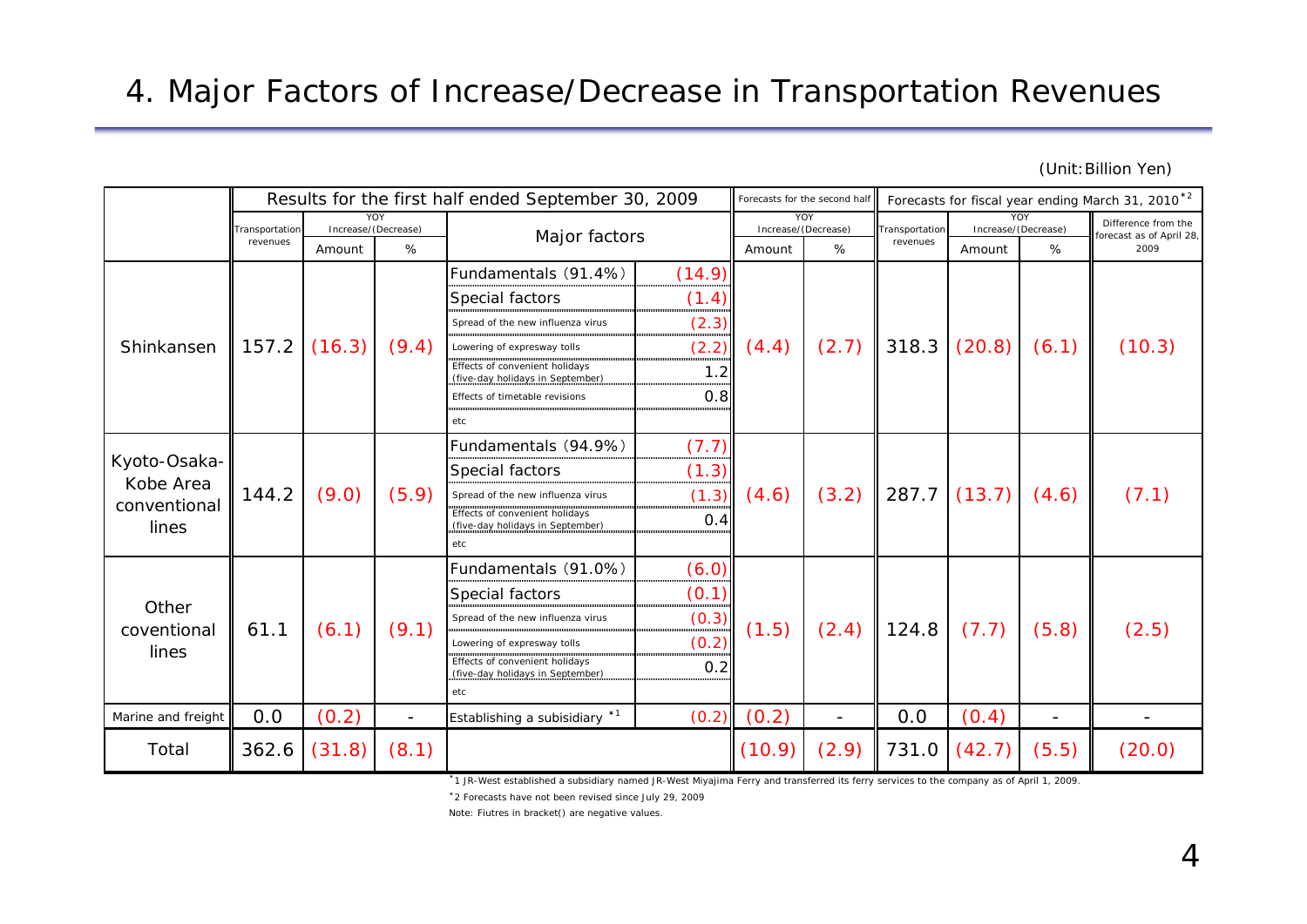# 5. Measures to Increase Transportation Revenues

### Promotion of Business Trip by Shinkansen

EX-IC service (Ticket-less service of Shinkansen for members only)

・Launched services on Tokaido and Sanyo Shinkansen from August 29

・Started to provide "EX-IC early booking discount", which offers discounts to Express Reservation members who booked three days before traveling within limited trains, routes, and seat numbers

【Reference】Comparison of the fare on major routes (One way) (Unit:Yen)

| Routes                       | Shin-Osaka-<br>Hakata | Okayama-<br>Tokyo | Hiroshima-<br>Tokyo | Hakata-<br>Nagoya |
|------------------------------|-----------------------|-------------------|---------------------|-------------------|
| Standard fare                | 14.890                | 16.860            | 18.550              | 18.030            |
| Express Reservation /EX-IC   | 12.880                | 15.570            | 17.170              | 16.200            |
| EX-IC early booking discount | 11.450                | 14.000            | 15.500              | 14.000            |

### J-WEST Premium Program

- ・ A program for frequent Shinkansen users that provides J-West Card members with special benefits such as bonus points and point back equal to annual membership fee, based on their results of Shinaknsen usage in the previous year
- ・ Launched services from August 1



## Stimulate Demand for Tourism

### West Japan Pass

・A special ticket that allows unlimited travel along all lines in JR-West, JR-Shikoku, JR-Kyushu and Chizu Express for two days at a price of  $\angle$  18,000<sup>\*1</sup> ( $\angle$  12,000 for two day unlimited travel along all lines in JR-West, JR-Shikoku and northern area of JR-Kyushu until August 3)

・Sold until December 2009, extended from June 2009

(Not available in summer holidays, five-day holidays in September and November 20-23)

・More than 280,000 tickets sold by the end of September

・ " Kodama Reserved Seat Return Ticket"

Osaka ⇔ Okayama 41% discount, etc (sold from March to December,2009)

・ " Raicho Reserved Seat Return Ticket "

Osaka ⇔Kanazawa 32 % discount, etc (sold from July to December,2009)

are also on sale. (Discounts are provided within limited seat numbers.) \*2

### Tourism Campaign

・Tourism campaign implemented jointly with the relevant local governments in Kumano kodo, Iwami and Kurashiki, providing services such as hiking with guides, special exhibition at tourist facility, improved access from/to sites

・Kumamoto Campaign in cooperation with JR-Kyushu

### Collaboration with Other Railways

・Collaborating with Keihan Electric Railway and Nankai Electric Railway to create the opportunity for short-haul and shortterm journeys by trains in Kyoto-Osaka-Kobe area

\*1 Sales conditions: two or more tickets purchased together at least seven days before first day of travel

\*2 Sales conditions: two or more tickets purchased together at least one day before first day of travel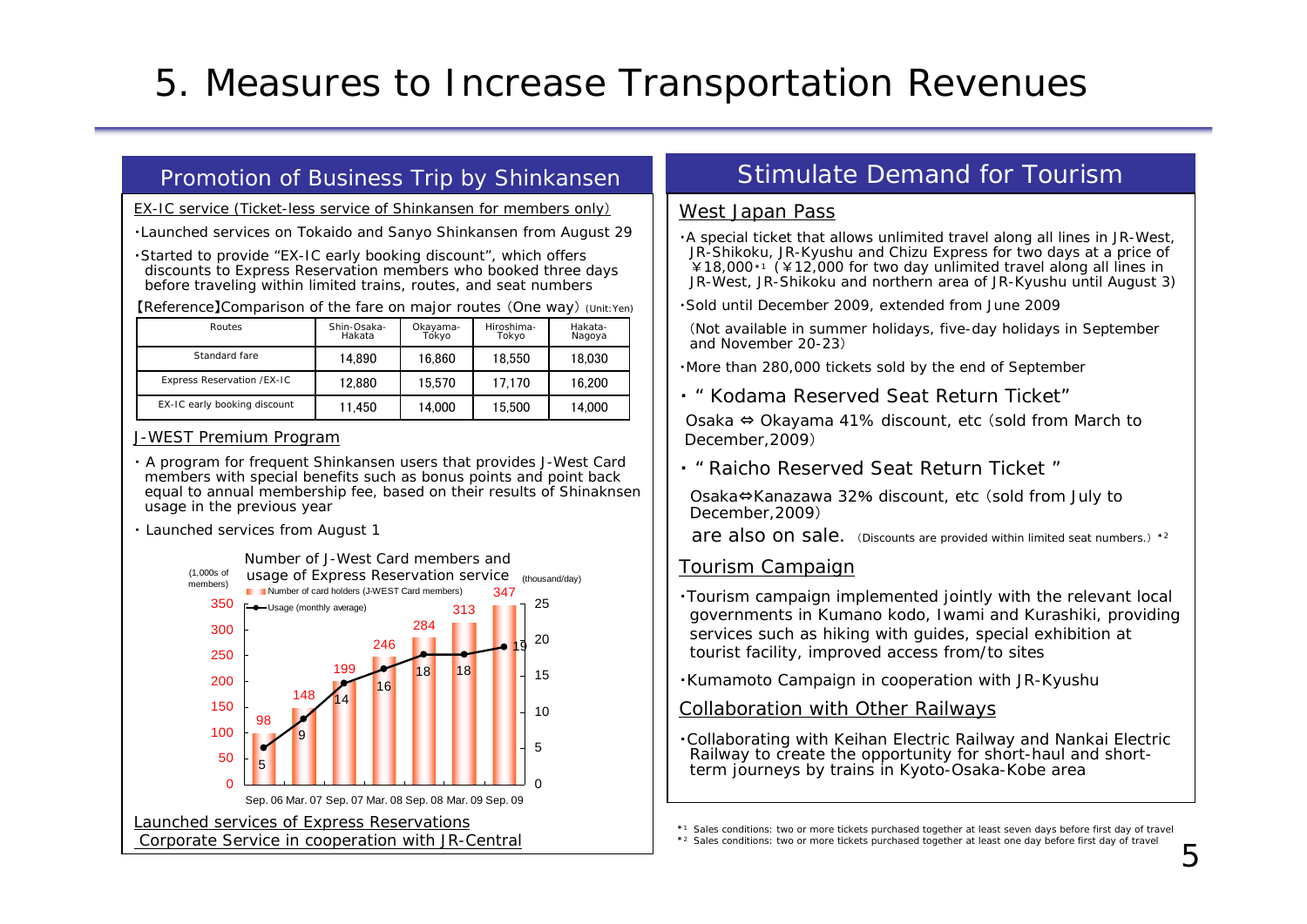## 6. Major Factors in Changes in Operating Expenses (Non-consolidated)

(Unit:Billion Yen)

|                                  |                                                   |                            | Results for the first half ended September 30, 2009                                                                                                                  | Forecasts for fiscal year ending March 31, 2010* |       |                                                                                                                                                                                                     |                                                 |  |
|----------------------------------|---------------------------------------------------|----------------------------|----------------------------------------------------------------------------------------------------------------------------------------------------------------------|--------------------------------------------------|-------|-----------------------------------------------------------------------------------------------------------------------------------------------------------------------------------------------------|-------------------------------------------------|--|
| Item                             |                                                   | YOY<br>Increase/(Decrease) | Major factors                                                                                                                                                        | YOY<br>Increase/(Decrease)                       |       | Major factors                                                                                                                                                                                       | Difference from the<br>forecast as of April 28, |  |
|                                  | (Unit: Billion Yen)<br>%<br>%<br>Amount<br>Amount |                            |                                                                                                                                                                      | (Unit: Billion Yen)                              | 2009  |                                                                                                                                                                                                     |                                                 |  |
| Personnel costs                  | (0.8)                                             | (0.6)                      | Decrease in bonuses (1.0)<br>Increase in employee numbers,<br>etc                                                                                                    | 0.3                                              | 0.1   | Decrease in bonuses (1.0)<br>Increase in employee numbers,<br>etc                                                                                                                                   | (0.5)                                           |  |
| Energy costs                     | (1.3)                                             | (7.3)                      | Decrease in electricity charges<br>and diesel oil prices                                                                                                             | (3.7)                                            | (9.8) | Decrease in electricity charges<br>and diesel oil prices                                                                                                                                            | (0.5)                                           |  |
| Maintenance costs                | (1.3)                                             | (2.4)                      | Decrease in project costs (1.1)                                                                                                                                      | 1.1                                              | 0.8   | Increase in removal costs related<br>to capital expenditures 3.8<br>Increase in retirement costs 0.2<br>Decrease in project costs (3.2)                                                             | (2.0)                                           |  |
| Miscellaneous costs              | (1.9)                                             | (2.5)                      | Increase in system related costs<br>0.5<br>Increase in payments for<br>other JR companies 0.5<br>Decrease in sales charge (1.1)<br>Decrease in publicity costs (1.4) | 3.1                                              | 2.0   | Increase in system related costs<br>2.6<br>· Increase in payments for<br>other JR companies 0.9<br>Decrease in sales charge (0.8)<br>Decrease in electricity charges and<br>diesel oil prices (0.9) | (3.5)                                           |  |
| Taxes                            | (0.8)                                             | (4.2)                      | Decrease in payment of property<br>taxes in advance                                                                                                                  | 0.8                                              | 3.0   | ·Increase in property taxes                                                                                                                                                                         | (0.5)                                           |  |
| Rental payments                  | (0.1)                                             | (0.8)                      |                                                                                                                                                                      | 0.1                                              | 0.6   |                                                                                                                                                                                                     |                                                 |  |
| Depreciation and<br>amortization | 0.8                                               | 1.5                        | Increase in capital expenditures                                                                                                                                     | 5.0                                              | 4.4   | ·Increase in capital expenditures                                                                                                                                                                   |                                                 |  |
| Total                            | (5.5)                                             | (1.5)                      |                                                                                                                                                                      | 7.0                                              | 0.9   |                                                                                                                                                                                                     | (7.0)                                           |  |

Note: Fiutres in bracket() are negative values. \* Forecasts have not been revised since July 29, 2009.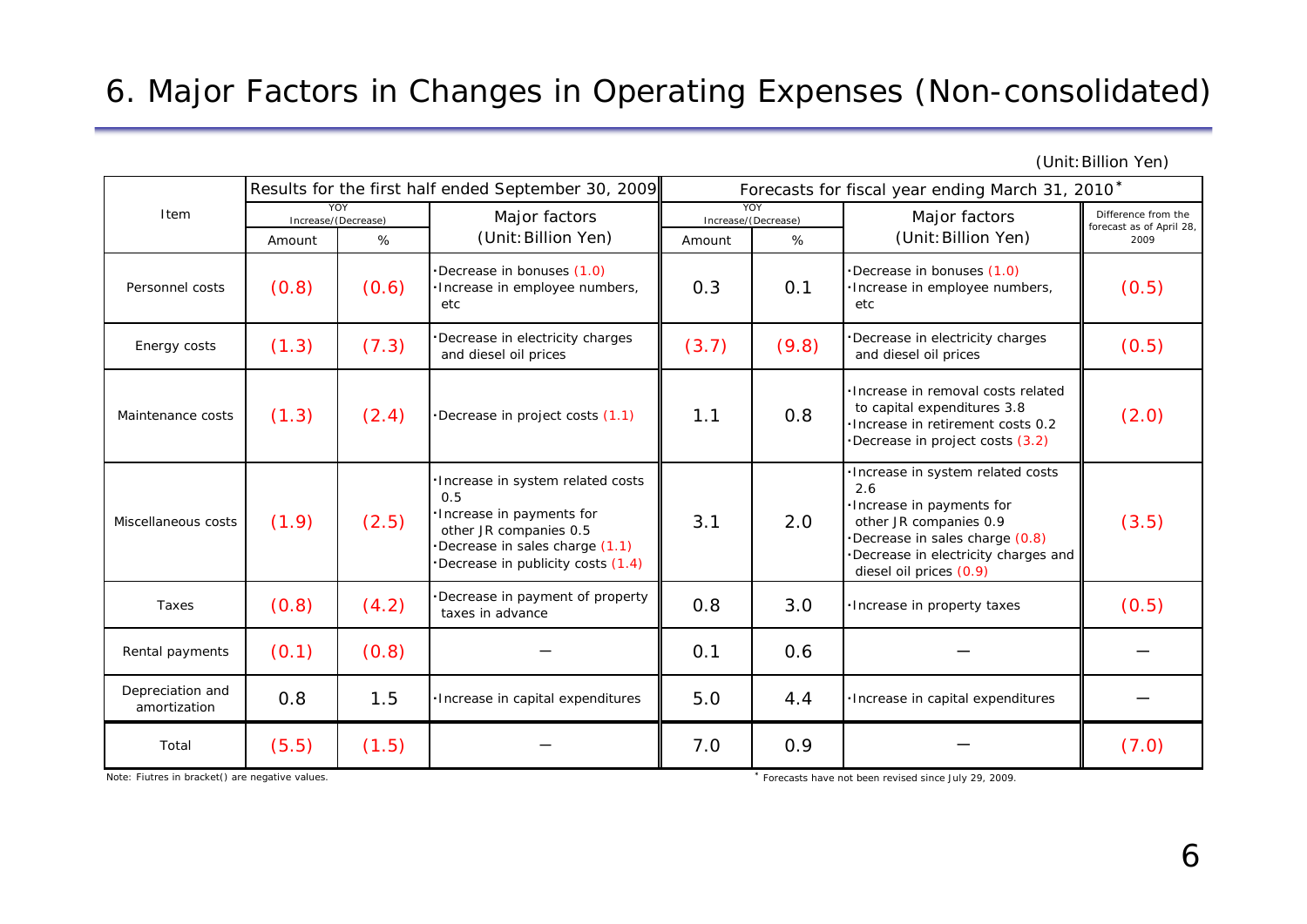# 7. Forecasts for Maintenance and Miscellaneous Costs

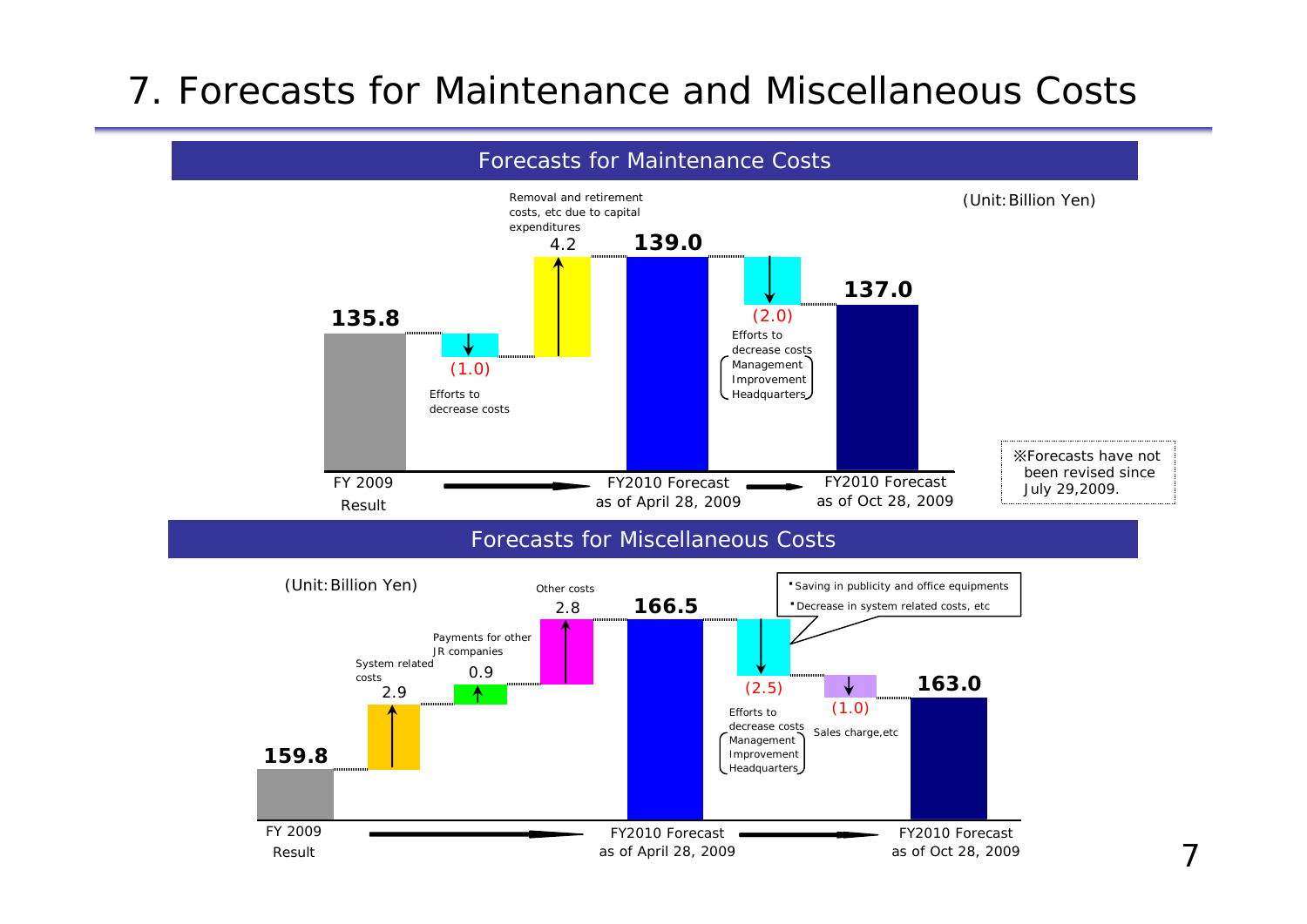## 8. Non-Transportation Business - 1

#### (Unit:Billion Yen) Amount %% | March | March | March | Amount | % Sales of goods and food services (4.8) Decrease in revenues due to the economic slowdown and the spread of the new influenza virus Department store (3.0) Decrease in sales of clothing, etc  $(51.0)$  Sales of goods and food services  $(1.1)$  4.7  $2.3$   $(2.4)$   $(51.8)$ Department store (0.5) Operating revenues are the revenues from third parties (=customers). \*Forecasts have not been revised since July 29, 2009. (8.1) (3.8) (2.4) 207.2 $(7.2)$ Operating Income $\begin{array}{c|c} \n\cdot 9 \\
e & 3.0\n\end{array}$  1.4 (1.5) 215.34.7The first half ended Sep. 30, 2008 The first half ended Sep. 30, 2009  $\sqrt{2}$  Increase/(Decrease) Operating Revenues 107.8 100.6 (6.7) Major factors Result for year ended March 31, 2009Forecast as of Oct 28, 2009 for year 31,2010 YOYIncrease/(Decrease)



#### Note: Figures in bracket () are negative values.

## Real Estate Business

Sales of Goods and Food Services

|                       |                       |                       |        |                            |                                                                                                                                                                                                                                                |                                 |                                          |                            | (Unit: Billion Yen) |
|-----------------------|-----------------------|-----------------------|--------|----------------------------|------------------------------------------------------------------------------------------------------------------------------------------------------------------------------------------------------------------------------------------------|---------------------------------|------------------------------------------|----------------------------|---------------------|
|                       | The first half        | The first half        |        | YOY<br>Increase/(Decrease) |                                                                                                                                                                                                                                                | Result for                      | Forecast as<br>of Oct 28.                | YOY<br>Increase/(Decrease) |                     |
|                       | ended Sep.<br>30.2008 | ended Sep.<br>30.2009 | Amount | %                          | Major factors                                                                                                                                                                                                                                  | year ended<br>March 31.<br>2009 | 2009 for year<br>ending March<br>31,2010 | Amount                     | %                   |
| Operating<br>Revenues | 34.0                  | 36.5                  | 2.5    | 7.4                        | Real estate lease and sale 2.7<br>Increase in ondominium sales<br>Shopping center 0.0<br>Decrease in rent due<br>to the effect of the economic slowdown<br>and the spread of the new influenza virus<br>Effect of renovations and new openings | 71.1                            | 71.3                                     | (0.1)                      | (0.2)               |
| Operating<br>Income   | 11.6                  | 11.7                  | 0.0    | 0.5                        | Real estate lease and sale 0.0<br>Shopping center (0.0)                                                                                                                                                                                        | 22.6                            | 21.3                                     | (1.3)                      | (5.8)               |



Operating revenues are the revenues from third parties (=customers). \*Forecasts have not been revised since July 29, 2009.

Note: Figures in bracket () are negative values.





### Plans to sale condominiums since this fiscal year

| Condominiums                 | Period of Sales       | Rooms |
|------------------------------|-----------------------|-------|
| J GRAN Koshienguchi Tendocho | July, 2009 (Sold)     | 90    |
| <b>STATES GRAN Shukugawa</b> | June, 2010(Planned)   | 35    |
| J GRAN Suma Kaihinkoen       | March, 2011 (Planned) | 184   |
| J GRAN Abeno Matsuzakicho    | July, 2011 (Planned)  | 100   |



J GRAN Koshienguchi Tendocho

80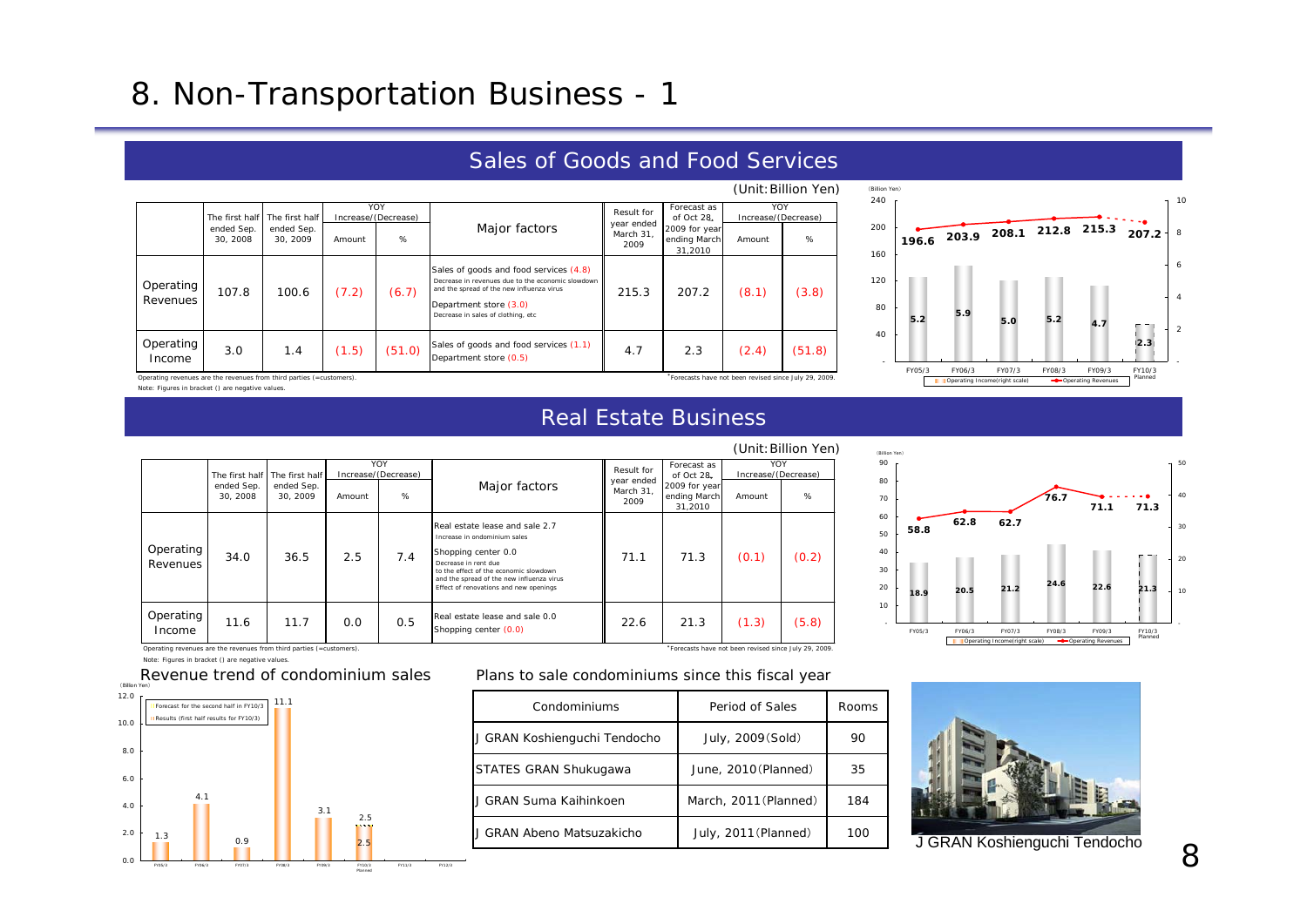## 9. Non-Transportation Business - 2

#### (Unit:Billion Yen) **10.1 11.4 12.5 11.0 6.7 3.8 135.8 138.7 143.4 139.3 132.6 125.8**2040 6080 100120140160 FY05/3 FY06/3 FY07/3 FY08/3 FY09/3 FY10/3Planne (Billion Yen) 4812 16 20 Operating Income(right scale) **-** Operating Revenues Planned Amount %% | which is not a second ending March Amount | % Hotel (1.0) Decrease in the guests and banquets due to the effect of the economic slowdown(6.8) (11.4) and the spread of the new influenza virus 132.6 125.8 (6.8) Nippon Travel Agency (4.2) ase in both domestic and overseas travel Hotel (0.1)  $\begin{bmatrix} 1.0 \\ 2.9 \end{bmatrix}$  (1.4)  $(0.4)$  -  $\begin{bmatrix} 1.0 & 0.4 \\ 0.4 & -1 \end{bmatrix}$   $\begin{bmatrix} 0.4 & 0.7 \\ 0.4 & -1 \end{bmatrix}$  (1.0)  $(43.5)$ Operating revenues are the revenues from third parties (=customers). \*Forecasts have not been revised since July 29, 2009. 132.66.7Result for year ended March 31, 2009 Operating Income125.8 $(6.8)$   $(5.1)$ Forecast as of Oct 28, ※2009 for year 31,2010 YOY Increase/(Decrease) Major factors The first half ended Sep. 30, 2008 The first ha ended Sep. 30, 2009 YOY Increase/(Decrease)  $(11.4)$  $(0.4)$ 3.8 (2.9) Operating Revenues59.8 53.0

## Other Businesses

Note: Figures in bracket () are negative values.

Results and Plan for Development in and around Stations



Medium-Term Management Plan (formulated in May 2008)

In total for the five-year period from FY09/3 to FY13/3, 250,000m² of development is planned, excluding Osaka Station development PT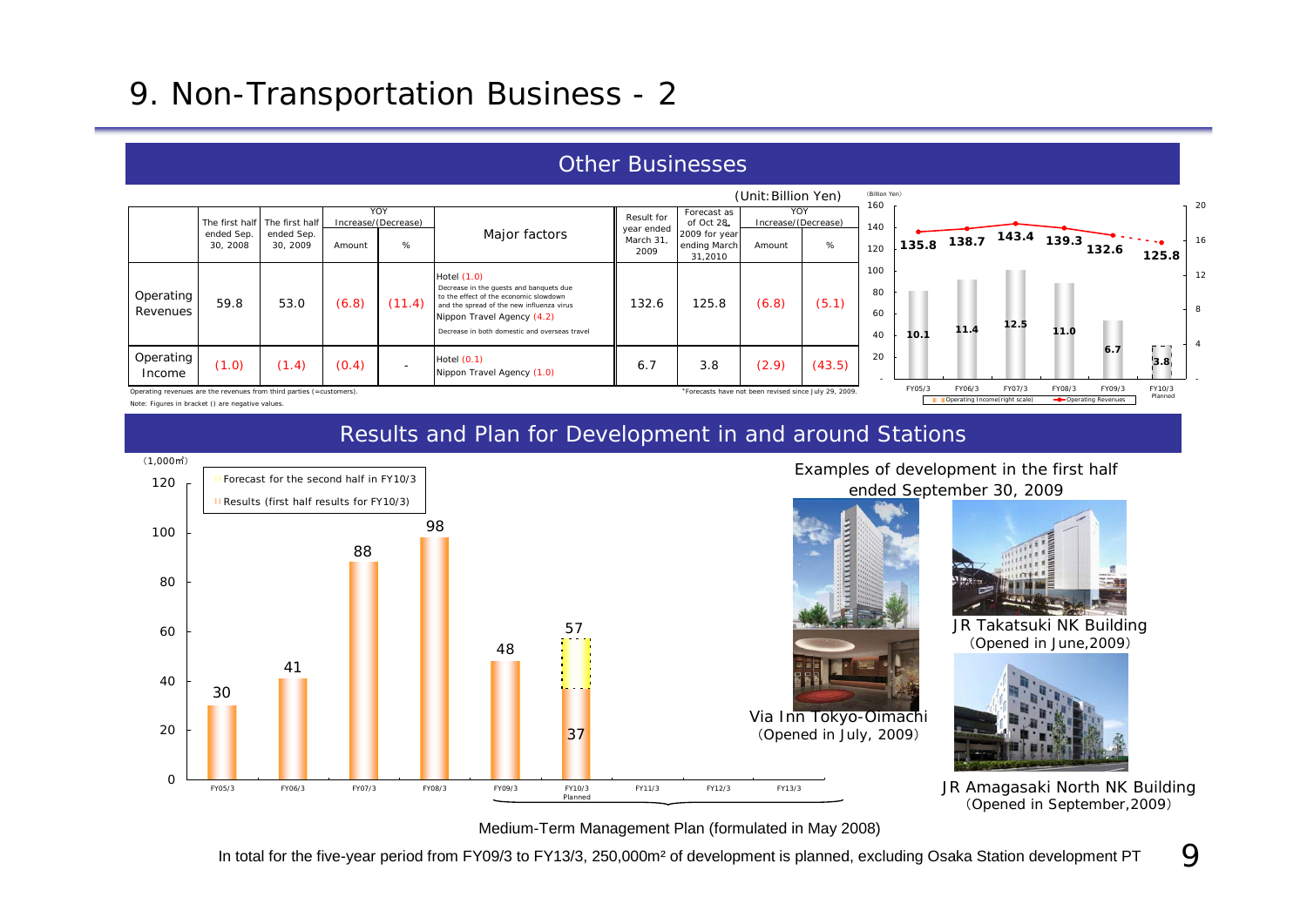## 10. Capital Expenditures Plan (Consolidated)



Total in 5 years (FY09/3-FY13/3) ¥980.0 billion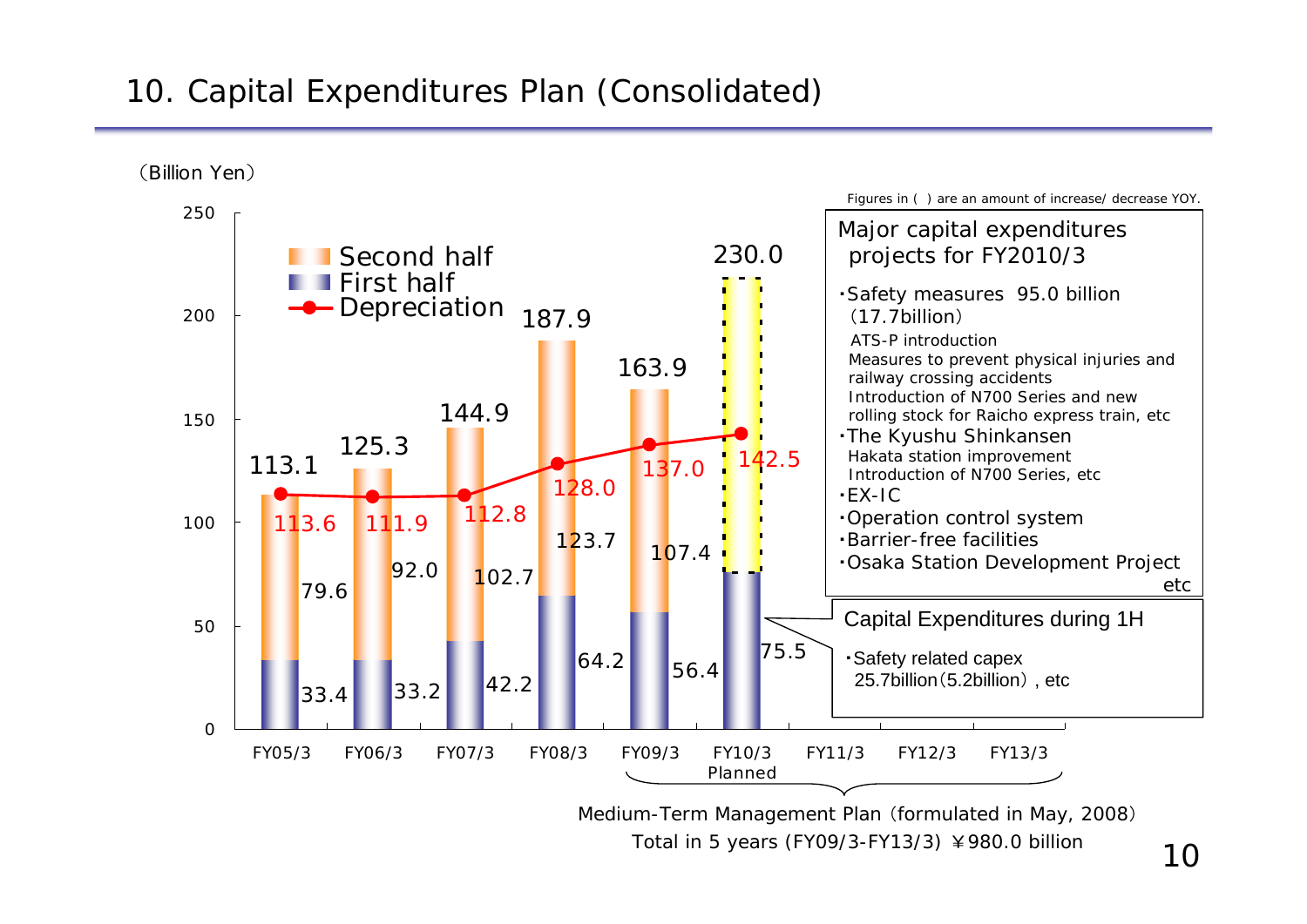# 11. Two Major Projects



|                  |                                                        | Routes                      | Railway                       | Airplane                      | Total                |  |  |  |  |
|------------------|--------------------------------------------------------|-----------------------------|-------------------------------|-------------------------------|----------------------|--|--|--|--|
| Kyoto-<br>Osaka- | Kumamoto                                               | 803<br>persons/day<br>(30%) | 1,885<br>persons/day<br>(70%) | 2,688<br>persons/day          |                      |  |  |  |  |
|                  | Kobe<br>Area                                           | Kagoshima                   | 364<br>persons/day<br>(9%)    | 3,605<br>persons/day<br>(91%) | 3,969<br>persons/day |  |  |  |  |
|                  | Source: Ministry of Land, Infrastructure and Transport |                             |                               |                               |                      |  |  |  |  |

## Osaka Station Development Project

Scheduled completion: Spring 2011 Area of development: Approx. 245,000 ㎡ ・New North Building: Approx. 210,000 ㎡ Department store (West Japan Railway Isetan) Approx.90,000 ㎡

(Sales area: Approx. 50,000 ㎡)

Shopping center Approx.40,000 ㎡ (Shopping area: Approx. 20,000 ㎡ ) Offices, etc. Approx.45,000 ㎡ (Rentable area: Approx. 21,000 ㎡ ) Cinema complexes Approx.10,000 ㎡

・ACTY Osaka expansion: Approx. 35,000 ㎡

 $(138,000 \text{ m}^2 \rightarrow 173,000 \text{ m}^2)$ Including Daimaru department store expansion of 24,000㎡

Total project cost: Approx. 210 billion yen Projected revenue:

Real estate: 11.5 to 12.0 billion yen per year (including intersegment transactions with Sales of Goods and Food Services) Railways: 4.5 to 5.5 billion yen per year

Sales of Goods and Food Services : 55.0 billion yen and above per year (West Japan Railway Isetan)

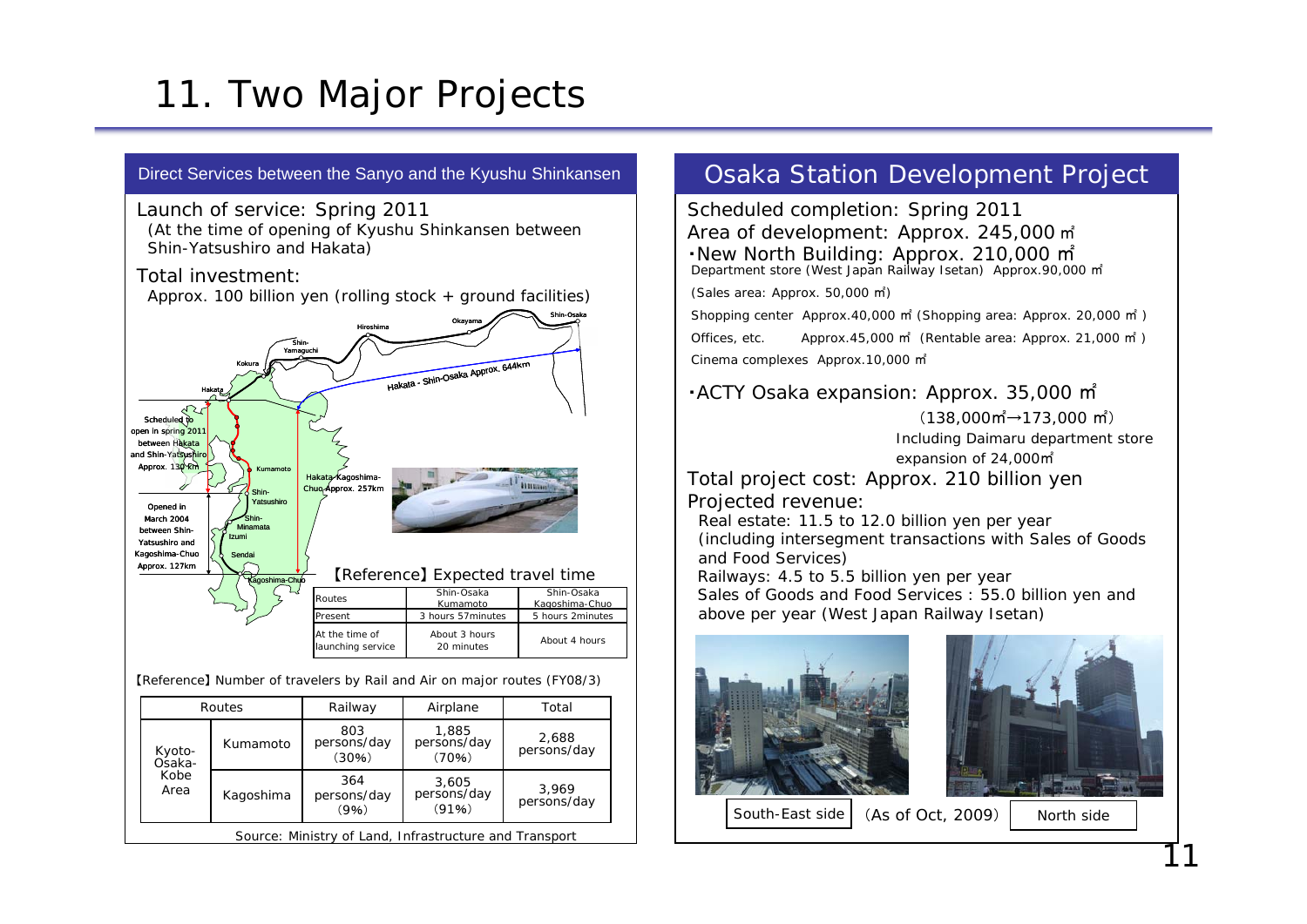## 12. Finance and Cash Flow Strategies

## Shareholders' Equity Ratio and Long-Term Debt and Payables (consolidated)



- The balance of long-term debt and payables as of the end of September 2009 was 1,031.1 billion yen and the shareholders' equity ratio was 26.5%.
- The forecast for the balance of long-term debt and payables for the fiscal year ending March 2010 is 1,020.0 billion yen. This forecast has not been revised.
- Although long-term debt and payables are expected to increase along with the high level of capital expenditure, our understanding is that our equity ratio is maintained at a high level compared to other railway companies.

## Forecast of Cash Flow (consolidated)



- A dividend of 7,000 yen per share is planned for the fiscal year ending March 2010.
- Free cash flow is expected to fall temporarily into the negative due to the high level of capital expenditure, but we will steadily implement capital expenditures for enhancing safety and two major projects as planned aiming at sustainable growth.
- There has been no change in the policy stated in the Medium-Term Management Plan to aim for consolidated DOE of 3% in the fiscal year ending March 2013, on condition that our projects yield results.